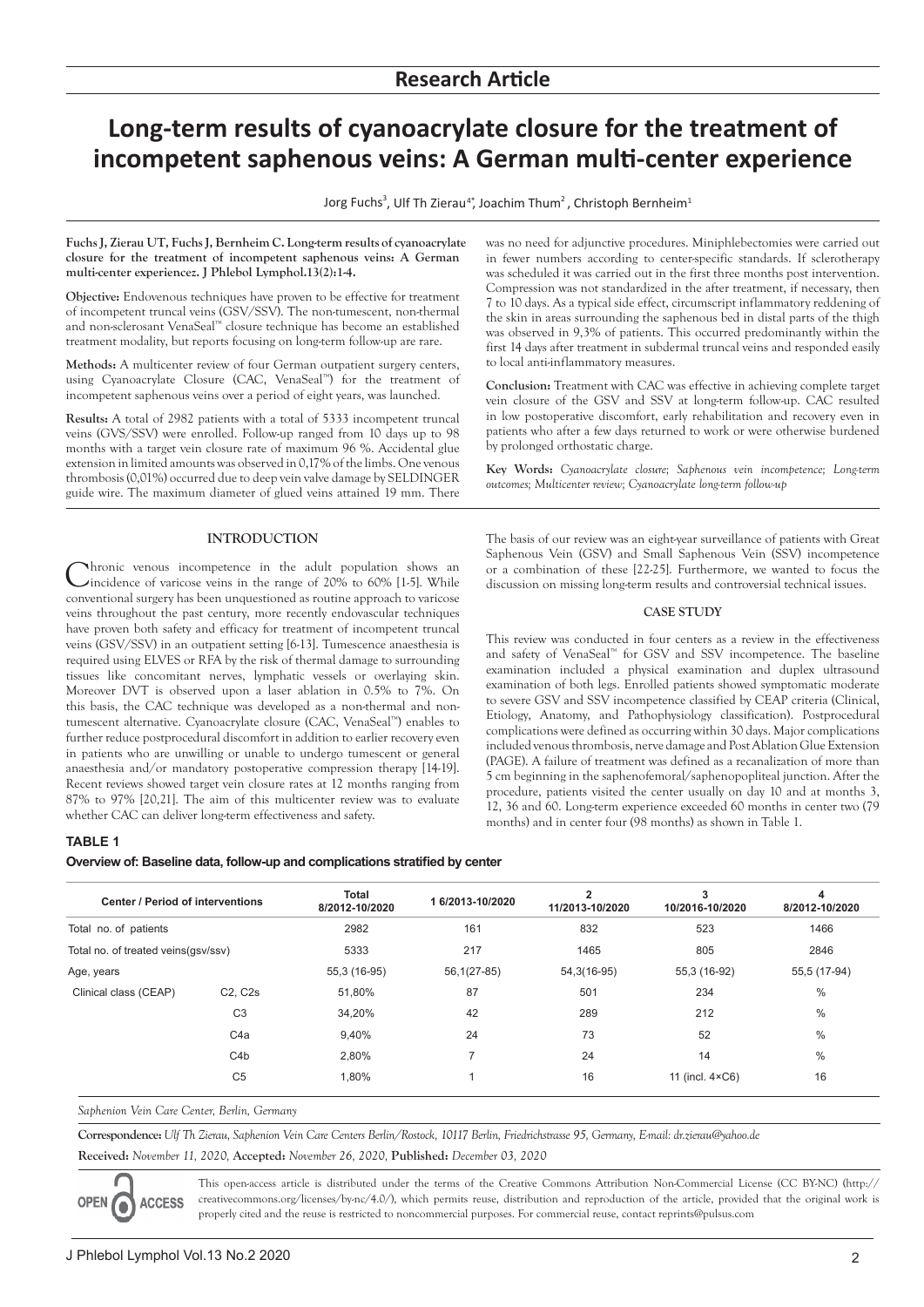# **Zierau UT et al.**

| Technical success rate                                        | After 10 days   | 5265/5333=98,7%            | 217/217=100%   | 1465/1465=100%           | 805/805=100%             | 2778/2846=97,61%           |
|---------------------------------------------------------------|-----------------|----------------------------|----------------|--------------------------|--------------------------|----------------------------|
|                                                               | After 3 months  | 4493/4579=98.1%            | 114/115=99.1%  | 1405/1405=100%           | 798/799=99.9%            | 2176/2260=96.28%           |
|                                                               | After 12 months | 3740/3876=96.5%            | 72/76=94.7%    | 1371/1382=99.2%          | 533/542=98.3%            | 1764/1876=94.03%           |
|                                                               | After 36 months | 1221/1254=97.4%            | 26/30=86.7%    | 201/206=97.6%            | 127/132=96.2%            | 867/886=97.9%              |
|                                                               | After 60 months | 1484/1584=95.9%            | 13/18=72.2%    | 114/118=96.6%            | $\%$                     | 1357/1412=96,1%            |
|                                                               | Longest period  | 98 months<br>596/620=96.1% | 77 months      | 79 months<br>69/72=95.8% | 48 months<br>42/45=93.3% | 98 months<br>596/620=96.1% |
| Inflammation/reddening in the first 14 days post<br>treatment |                 | 497/5333=9.3%              | 36/217=15.9%   | 160/1465=10.9%           | 89/805=11.1%             | 212/2846=7.5%              |
| Nerve damage                                                  |                 | $\Omega$                   | $\mathbf 0$    | $\mathbf{0}$             | $\Omega$                 | 0                          |
| DVT post treatment (30 days)                                  |                 | 1/5333=0.01%               | $\mathbf 0$    | 1/1465=0.06%             | $\Omega$                 | 0                          |
| PAGE(=Post Ablation Glue Extension)                           |                 | $9/5333=0.17%$             | $4/217 = 1.8%$ | 2/1465=0.13%             | 3/805=0.37%              | 0                          |

1 Gefaβmedizin Munchen Sud Dr. Ch. Bernheim www.gefaessmedizin-muechen-sued.de 2 Praxis fur Chirurgie und Gefaβmedizin Dr.J. Fuchs Koln www.gefaessmedizin -plus.de 3 mpc-Medical Prevention Center Dr. J.Thum www.mpc-hildesheim.de 4 Venenzentrum Berlin/Rostock Dr. U. Zierau www.saphenion.de

#### **Treatment modalities**

Patients were treated in the supine position (GSV) or in the Stomach Position (SSV). The standard operation procedure occurred with an assessment of the target saphenous veins (GSV/SSV) by ultrasound. The incompetent SV was punctured under ultrasound guidance and a 0,035'' 180 cm J-wire was advanced in the lumen of the vein and positioned in front of the junction to deep vein confirmed by ultrasound. The catheter tip was positioned 2-5 cm caudal the junction according to the Instructions For Use (IFU). The vein was closed completely by pressure with the transducer in cross-sectional view 2 cm below the junction. As the glue spreads for some distance upon release, the vein and insufficient cross veins were closed to this point. More experienced therapists shortened this to 1 cm distance to the junction and thus achieve a smooth finish at the junction. The position of the white delivery catheter tip was verified by ultrasound imaging. Sonographic visibility of the delivery catheter is eased by incorporated echogenic markings (Figures 1-3).



**Figure 1)** *Sonographic visibility of the delivery catheter is eased by incorporated echogenic markings.*



**Figure 2)** *Therapists shortened this to 1 cm distance to the junction.*



While applying pressure with the transducer in front of the catheter tip near the junction the cyanoacrylate adhesive (0.1 ml aliquots) was delivered twice, 10 mm apart, followed by hand compression at the treated segment for three minutes. After verification of reflux-free closure of the vein and insufficient cross veins, subsequent 0.1 ml aliquots of cyanoacrylate were delivered at 30 mm intervals along the target treatment area, and compression with the ultrasound probe and free hand was held for 30 seconds at each treated segment. Additional aliquots of glue were administered if required. Similarly, injections could be given during treatment at the site of tributaries or focal dilatation. When the white delivery catheter is visible, a final injection is administered and the catheter removed. Anatomic success was defined as occlusion of the treated GSV/SSV segment, objectified by duplex ultrasound. The patency of the deep venous system was verified and documented. Adjunctive procedures like concomitant miniphlebectomies were performed in fewer numbers following center-specific standards. If sclerotherapy was scheduled, it was carried out in the first three months post procedure. Compression was not standardized in the aftertreatment. If necessary, then 7 to 10 days. According to the retrospective nature of data collected, there was no comparative statistical-work-up.

#### **RESULTS**

Between August 2012 and October 2020 there were 2982 patients with 5333 incompetent truncal veins (GSV/SSV) treated. Baseline characteristics are shown in Table 1. Enrolled patients were 16 to 95-years of age. The majority of them (86,0%) were assigned to class C2 or C3. Forty-four patients (1,8%) had a healed ulcer. A total of 1584 patients consented and completed a 60-month follow-up visit. Clinical success was 95,9% after 60 months. The diameter of treated truncal veins was a maximum 19 mm. One extraordinary case was a venous aneurysm placed in the saphenofemoral conjunction, diameter 23 mm (Figure 4).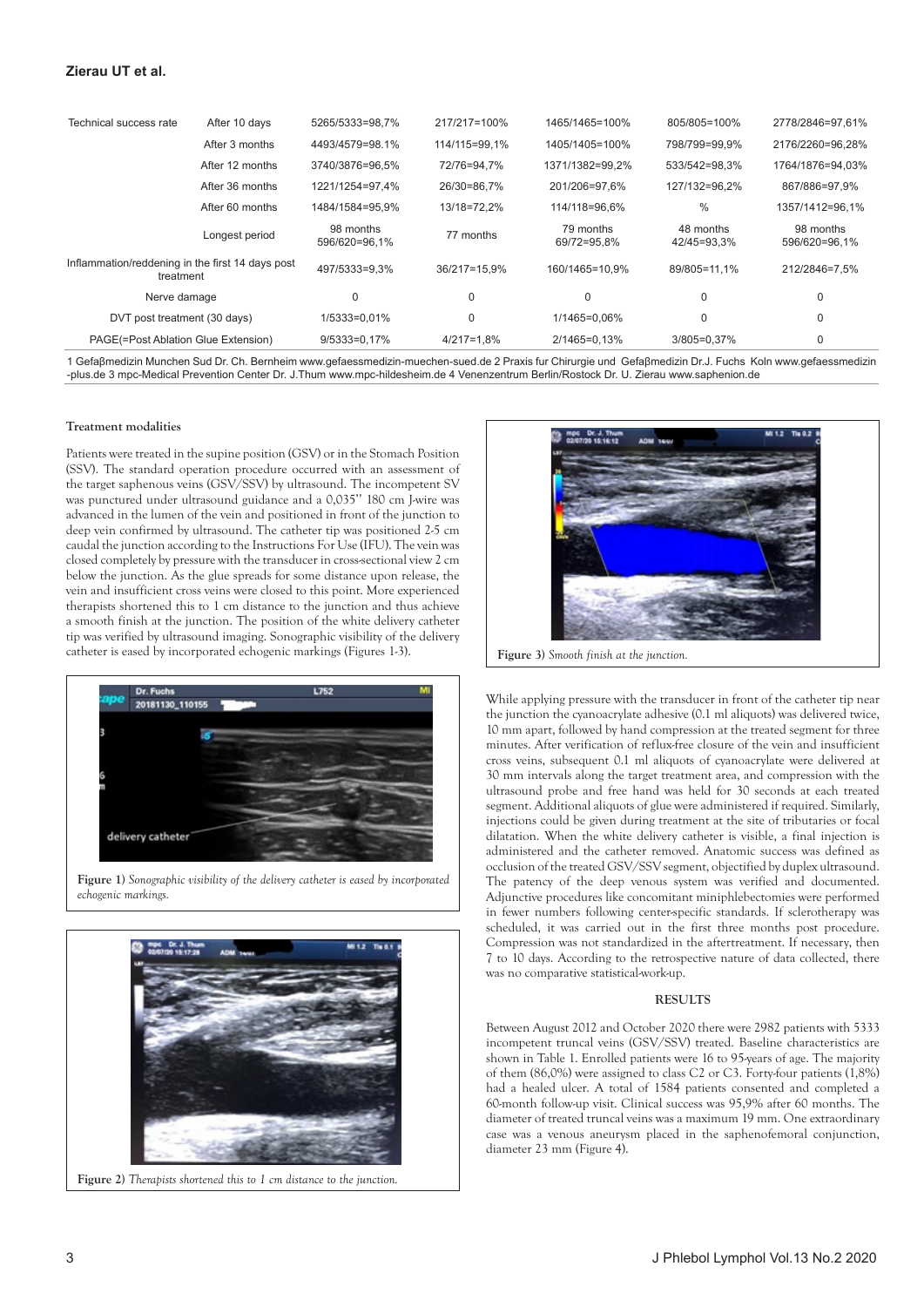

**Figure 4)** *Venous aneurysm placed in the saphenofemoral conjunction, diameter 23 mm.*

As a typical side effect, a circumscribed inflammatory reddening of the skin in an area surrounding the saphenous bed in distal parts of the thigh was observed in 93% of patients, mainly within the first 14 days after treatment (Figure 5).



**Figure 5)** *Reddening of the skin in an area surrounding the saphenous bed in distal parts of the thigh.*

Overall, the complication rate was without procedure-related serious adverse events. No nerve damage was seen in 5333 procedures. An allergic reaction was experienced in one patient with exanthema. The patient had complete recovery after six days of steroids.

Accidental glue extension in limited amounts was observed in 0,17% of the limbs. One deep venous thrombosis occurred (0,01%) due to deep vein valve damage by SELDINGER guide wire. If sclerotherapy was scheduled, it was carried out in the first three months post intervention. Compression was not standardized in the after treatment. No signs of pulmonary embolism were seen. Postoperative use of analgetics and unfitness for work were minimal, even in professionals exposed to orthostatic stowage.

## **DISCUSSION**

The treatment of incompetent truncal veins has undergone a shift towards endovenous procedures during the last decades. In recent years, thermal endovascular techniques were challenged by reports indicating an even lower procedural risk associated with non-thermal chemoablation of truncal veins. Unless extended follow-up data from the VeClose controlled randomized study have been published recently demonstrating noninferiority of CAC compared with RFA, there is persisting uncertainty concerning long-term efficacy and side-effects of the procedure. In our clinical practice, application of cyanoacrylate glue resulted in favourable results in GSV, SSV and accessory saphenous veins comparable to laser or radiofrequency ablation even after five years of follow-up. By use of the CAC, we appreciated dispensing general anaesthesia and reducing or even eliminating compression therapy in the aftertreatment. In multimorbid patients, there was additional profit arising from chemoablation since anticoagulant medication was continued while tumescent or general anaesthesia could be spared. There were no limitations with regard to dosage or number of veins being treated simultaneously. Moreover, we feel that the adhesive is the most reliable and robust technique to withstand early orthostatic charge during the early postoperative period which may cause discomfort and prolong unfitness for work.

Along with alarming case reports and apprehensive data from animal experiments, concern was raised regarding allergic, inflammatory or septic reactions to cyanoacrylates in different use [26-31].

There are variations on the compound n-butyl-cyanoacrylate for medical applications. Three compounds are currently available: 2-Octyl-Cyanoacrylate, marketed as Dermabond® or SurgiSeal®, n-Butyl-2- Cyanoacrylate as Histoacryl®, or Ethyl-2-Cyanoacrylate available as Epiglu®. Allergic contact dermatitis to 2-Octyl-Cyanoacrylate (type IV allergy) is an extremely rare condition with few reported cases. VenaSeal™, marketed as N-Butyl-2-Cyanoacrylate, is used for endovenous treatment by delivering the adhesive into the vessel. As proposed by others, a type IV allergic reaction is unlikely. Therefore, if an allergic reaction occurs after CAC treatment, the explanation could be a displacement of adhesive intracutaneous. N-Butyl-2- Cyanoacrylate is biocompatible and shows a slow, but complete hydrolytic degradation over a period of three years, accompanied by a giant cell reaction, mild chronic inflammation and cicatrices [32]. Our data indicate that the risk of general allergic reaction to CAC may be overestimated by far.

We noticed reddening of the skin, interpreted as histamine dependent hypersensitivity, typically within the first postoperative weeks, mainly after treatment of more superficially positioned veins of larger diameter. In our experience, local anti-inflammatory treatment, cooling or selective use of compression stockings was sufficient to cope with symptoms in most cases. In our experience, information of the patient and prophylactic measures contributed to a declining incidence of this complication over time. We observed systemic allergic symptoms in one patient; however, there were no septic reactions as it has been reported by Lew, when glue was used in contamination with open wounds or simultaneously with sclerosant in side branches. In selected cases, we tried to prevent subcutaneous displacement of adhesive by sheathing the white delivery catheter while it is withdrawn through the skin, as recommended [33-37].

The CAC method was in 2011 in Europe and received FDA-approval in 2015. In Germany, informed consent to a planned operation includes explicit information concerning alternative methods not associated with distinct risks, discomfort and expectations for sanitation, as long as different procedures are otherwise indicated and in common medical use. Therefore, our results may have implications for choice of methods with respect to medico legal reasons.

Obviously, our study in its retrospective approach is limited by the fact that follow-up data are incomplete. Centre-related differences in patient numbers, treatment protocols, diagnostic work-up and interpretation of clinical findings may contribute to further limitations but reflect the "real-life" conditions beyond protocols controlled prospective studies. Nevertheless, the latter are required to further evaluate pros and cons in comparison to other minimal invasive techniques currently used for GSV/SSV insufficiency.

## **CONCLUSION**

This is the first multicenter eight-year review, demonstrating long-term effectiveness of the proprietary CAC system. The use of VenaSeal™ to treat venous reflux in truncal veins and associated varicosities results in high closure rates and 96,1% recanalization-free survival. Benefit of the treatment with cyanoacrylate closure system is less postoperative discomfort and rapid recovery even in patients who after a few days return to work or are otherwise burdened by prolonged orthostatic charge.

## **CENTERS PARTICIPATING**

Dr. med. Christoph Bernheim, Gefässmedizin München Süd, St.-Bonifatius-Str. 5, D-81541 München, https://www.gefaessmedizin-muenchen-sued.de

Dr. med. Jörg Fuchs, Praxis für Chirurgie und Gefäßmedizin, Jakob-Kaiser-Straße 11, D-50858 Köln, https://www.gefaessmedizin-plus.de/https:// www.venenkleber.koeln

Dr. med. Joachim Thum, mpc – Präventions- und Venenzentrum Hildesheim, Senator-Braun-Allee 33, D-31135 Hildesheim, https://mpc-hildesheim.de

Dr. med. Ulf Zierau, Venenzentrum Berlin/Venenzentrum Rostock, Friedrichstraße 95, D-10117 Berlin, Steuerbordstraße 9, D-18147 Rostock, http://www.saphenion.de